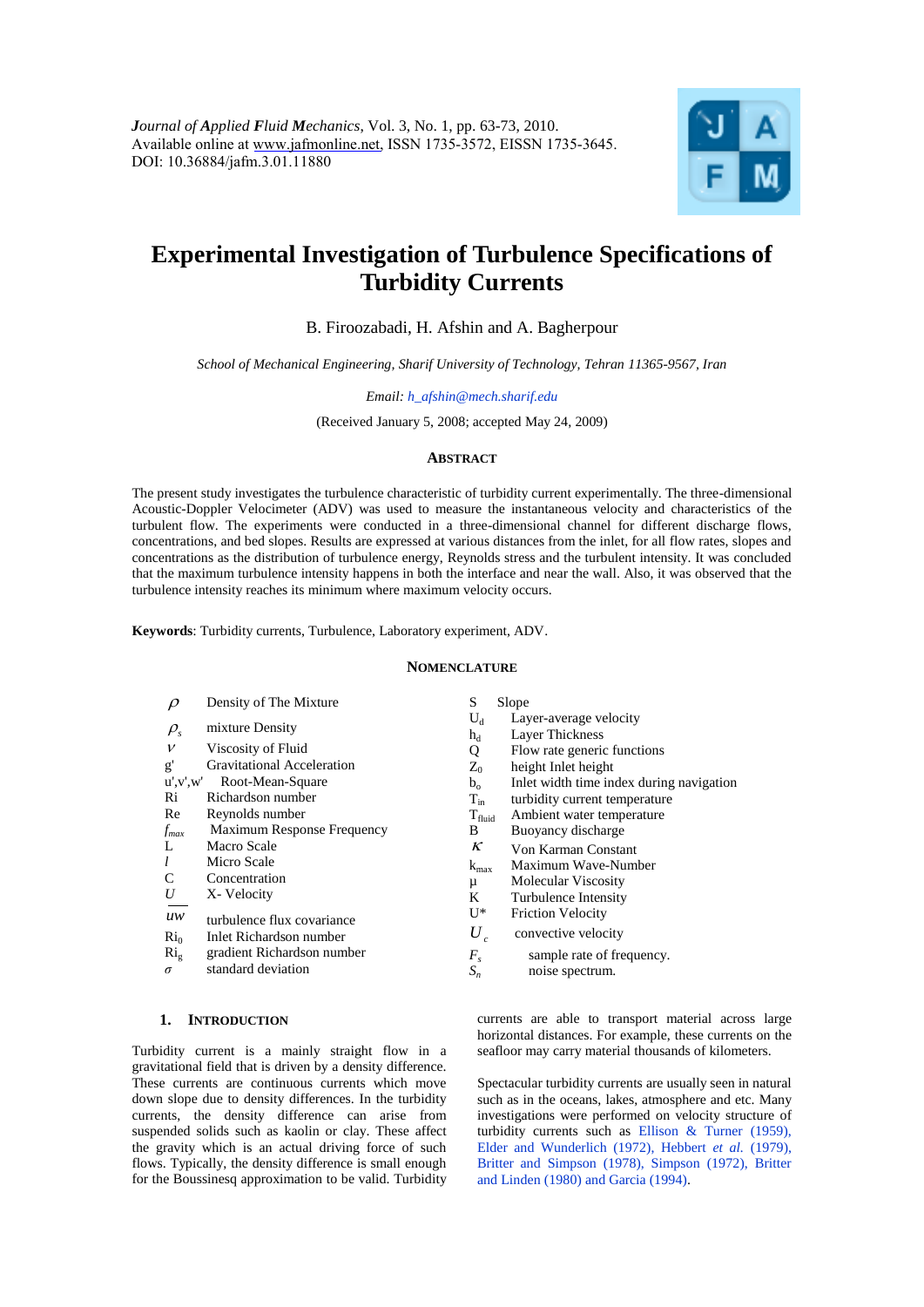Kneller *et al.* (1999) used Laser-Doppler Anemometry to provide a two dimensional picture of a fixed volume saline underflow in the laboratory. They developed a relation for velocity profile and concluded that the maximum amount of turbulence occurs near the upper edge of the flow and length scales of eddies is about the flow thickness. Best *et al.* (2001) used Ultrasonic Doppler velocity profiling (UDVP) and investigated turbulence structure of semi-steady density currents in a horizontal channel. Buckee *et al.* (2001) used Laser Doppler anemometry (LDA) and studied vertical distribution of turbulence in density currents. They performed experimental studies of the behavior and turbulence intensity of the density currents. They explained the density stratification is an important control on the distribution of turbulent kinetic energy. In fact, Buckee *et al.* (2001) identified a slow diffusion zone characterized by low turbulence intensities and reduced vertical mass transport in the lower part of current and reduced turbulence production around the velocity maximum.

Although many studies have been performed in the turbidity currents, the turbulent structures of the turbidity currents are not fully understood and it is essential that the dynamics of these flows and mechanism of turbulence production is completely investigated. Characterizing of the flow and specifically the layer near the bed can help to find the effect of gravity current on the bed and predict the behavior of sediment laden gravity currents. In order to understand the turbulence characteristics of turbidity currents, it is necessary to investigate turbulence structure of these currents experimentally. However, turbulence, that has a principal role on turbidity current behavior, could not be studied in detail due to inherent technical problems. For example the flow is usually opaque so the imaging techniques (laser Doppler anemometry (LDA) or particle image velocimetry (PIV)) cannot be used. Flow visualization techniques have been used to study the internal structure in experimental turbidity currents by Pantin and Leeder (1987) and Edwards *et al.* (1994) but cannot be used to quantify the turbulence structure. Recently, using of Laser Doppler Anemometry in refractive index matched flows has permitted high resolution velocity data to be collected non-intrusively from simple solute-driven gravity currents and so enabling the turbulence structure to be examined (Kneller *et al.* 1997, 1999). However, this instrument is only able to gather data for very short intervals (about 5 second) for analysis in these currents.

Recently, Acoustic-Doppler Velocimeter (ADV) and Ultrasonic Doppler velocity profiling (UDVP) has allowed one-dimensional resolution of the flow field in quasi-steady turbidity currents.

In this study, turbulence structure of turbidity current is investigated in the three-dimensional channel in the different discharge flows, concentrations, and bed slopes at Sharif University lab. The instantaneous velocities and turbulence characteristics were measured by an Acoustic Doppler Velocimeter (ADV). Results will be expressed at various distances from the inlet, for all flow rates, slopes and concentrations as the distribution of turbulence energy, Reynolds stress and the turbulent intensity.

# **2. EXPERIMENTAL SETUP**

A laboratory apparatus was built to study threedimensional flows resulting from the release of turbid water on a sloping surface in a channel of fresh water 12 m long, 1.5 m wide and 0.6 m high. One side of this channel was constructed of glass for observation. As seen in Fig. 1, the channel was divided into two parts in the longitudinal direction by a separating Plexiglas sheet. The shorter upstream section was an accumulator for dense water with an outlet in the middle bottom of separating Plexiglas sheet with a rectangular cross section and was controlled by a gate. In all experiments, the opening of the gate was set to 1 cm high. The ratio of the inlet gate opening ( $z_0 = 1$ *cm*) to the above water depth at the inlet was about  $0.02$  ( $1 \text{ cm}/50 \text{ cm}$ ) or less during the experiments in order to avoid the large recirculation due to depth limitation.

The remaining part of the channel was previously filled with fresh water and its temperature kept as the laboratory temperature. As the test began, the dense water continuously left the reservoir through the outlet and moved along the channel bed. The slope of the channel could be adjusted in the range of 0% to 3.5%. The salt-solution gradually spread under the fresh water. To avoid the return flow, a 25cm step was constructed at the end of the channel. Sixty-four valves with a flow rate about 0.2 lit/min were installed at the bottom of the step. The number of the opening valves was dictated by the inlet flow to set the discharge rate a little more than the inflow rate to let the entrained water out of the channel. To prevent loosing fresh water, we resupplied the fresh water at the end of the channel so that the total height of fresh water was kept constant during the experiments. The channel overflow prevents over resupplying the fresh water.

A reservoir tank with a maximum capacity of  $2 \text{ m}^3$  was used to prepare the mixture of the dense water. This tank was made of stainless steel and installed at an elevation of 2.5 m from the ground. A supplying pipe fed the dense water from the reservoir into the accumulator and a gate valve controlled the feed rate. The feed rate was measured by an ultrasonic flow meter and fixed at a desired rate. Thus, the current was in a quasi-steady condition. After mixing kaolin with fresh water in the reservoir tank, and before feeding into the accumulator, it was transferred to a weir by another circulation pump. The purpose of using this weir was to keep the dense water head constant and to prevent the impacts of fluctuations in mixing reservoirs on the feed rate. The velocity profiles were measured by the 10 MHz ADV (Acoustic Doppler Velocimeter) made by Nortek Company.

In the present work, the distance between the two sensors of ADV which were placed on a rail conveyor on the channel was 1m. By changing the vertical location of sensors, the velocity profile of any specific section was determined. The data acquisition took 40– 45 sec. for each probe's position. The measurement started form the top part of the dense layer and continued into the lower part by dipping probes into the dense layer until all the desired positions were selected.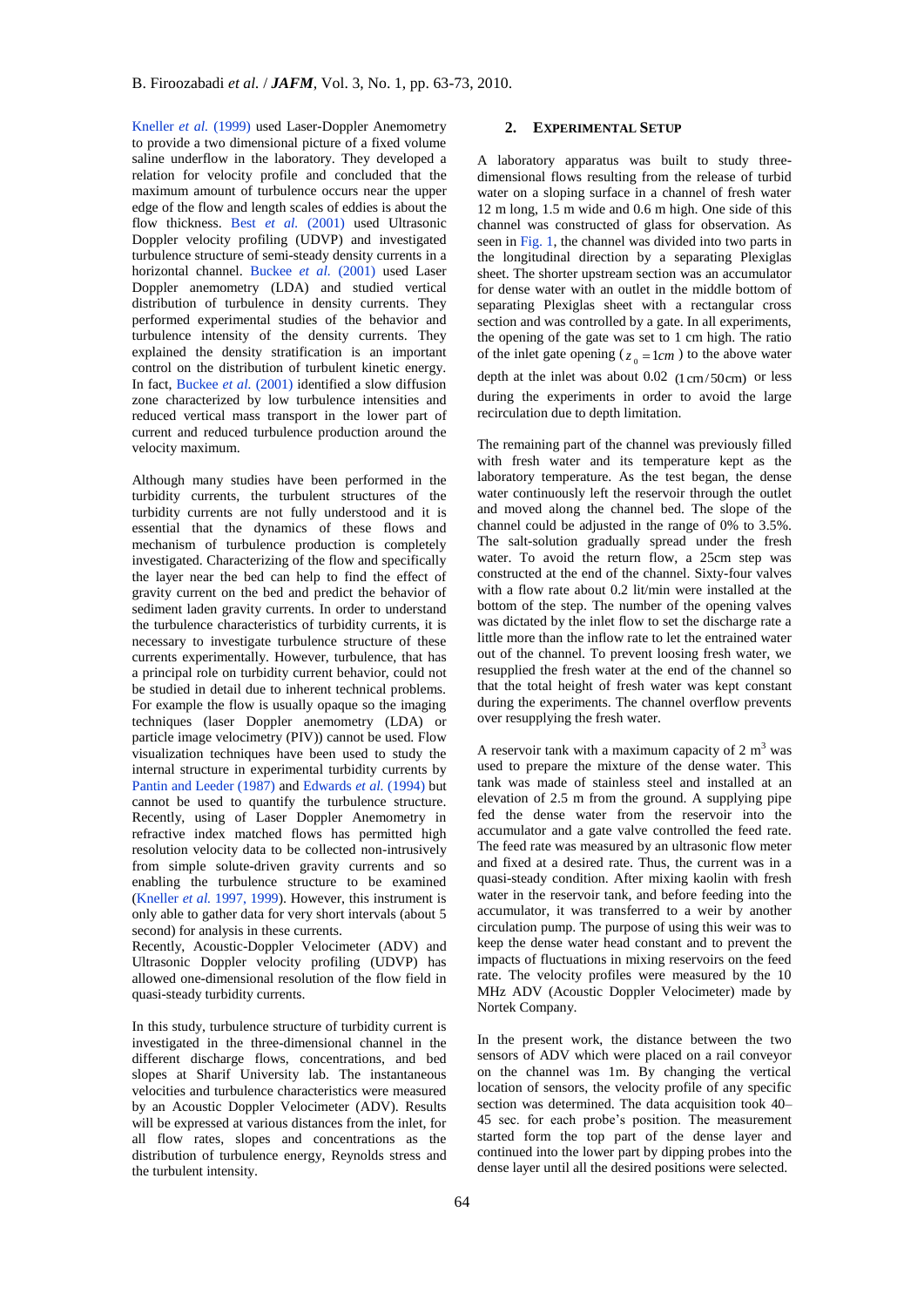

**Fig. 1.** Schematic of the experiment setup

The total duration of each experiment was about 80 minutes**.**

## **3. EXPERIMENTAL RESULTS**

Table 1 includes the test data. Each part of the test was performed twice in order to reduce the experiment errors. In all experiments the inlet height and width has been  $z_0 = 1$  *cm*  $b_0 = 10$  *cm*, respectively. Alavian and Asce (1986) showed Reynolds number and Richardson number are important dimensionless numbers in density currents. Buoyancy flux at the entrance of the channel, Richardson number and density can be derived using following equations**.**

$$
B_0 = \frac{g}{b_0} \frac{\rho - \rho_W}{\rho_W} * Q_0 \tag{1}
$$

$$
Ri_0 = \frac{B_0 \times \cos \theta}{U_0^3}
$$
 (2)

In the above expressions,  $\rho_w$ ,  $\rho_s$ ,  $\rho_s$ ,  $g$ , and  $Q_0$ , represent ambient water density, dry kaolin density, mixture density, gravity acceleration, and inlet discharge, respectively. Inlet Reynolds number  $(Re_0)$  is defined as follows:

$$
Re_0 = \frac{U_0 \times z_0 \times \rho}{\mu} \tag{3}
$$

where  $z_0$  is the opening height of the inlet gate which is constant to 1 cm in all experiments,  $\mu$  is the viscosity of the mixture. These data is available in Table 1. The critical Reynolds number in density current is 1000, so all conducted experiments in this research are turbulent.

Each part of the test is presented by a symbol for example S2Q10C2.5 which states slope of 2% , flow rate of 10  $\frac{lit}{min}$ , and concentration of 2.5  $\frac{gr}{lit}$ . The critical Reynolds number, according to equation (3), in these currents is 1000, so, all experimental condition given in Table 1, is fully developed turbulent. Also, for all experiments Richardson number is smaller than one so the current is supercritical at the beginning of the channel. A steady, continuous turbidity current is developing in the bed that has a constant, small slope. The x-coordinate is directed down slope tangential to the bed, and the z-coordinate is directed upward normal to the bed. The reduced gravitational acceleration is define by  $g' = g(\rho - \rho_w) / \rho_w$ . Layer-averaged current velocity  $U_d$  and the layer-averaged thickness  $h_d$ defined by Ellison and Turner (1959) are as follows

$$
U_d h_d = \int_0^\infty U dz \tag{3}
$$

$$
U_d^2 h_d = \int_0^\infty U^2 dz \tag{4}
$$

In all tests, the instantaneous velocities were measured by an Acoustic Doppler Velocimeter (ADV). ADV is very accurate for measuring the mean flow characteristics (Kraus *et al.* 1994; Lohrmann *et al*. 1994; Anderson and Lohrmann, 1995; Voulgaris and Trowbridge, 1998; Lopez and Garcia, 2001) but for measuring the turbulence parameters, the accuracy of the ADV is related to characteristics of the flow. Garcia et al. (2005) showed that for using ADV in turbulent flows  $F = \frac{Lf_R}{\sqrt{r}} > 20$ *c*  $F = \frac{Lf_R}{U_c} > 20$  where  $U_c$  is convective

velocity, *L* energy-containing eddy length scale and  $f<sub>R</sub>$ is user-set frequency. Kneller *et al.* (1999) showed that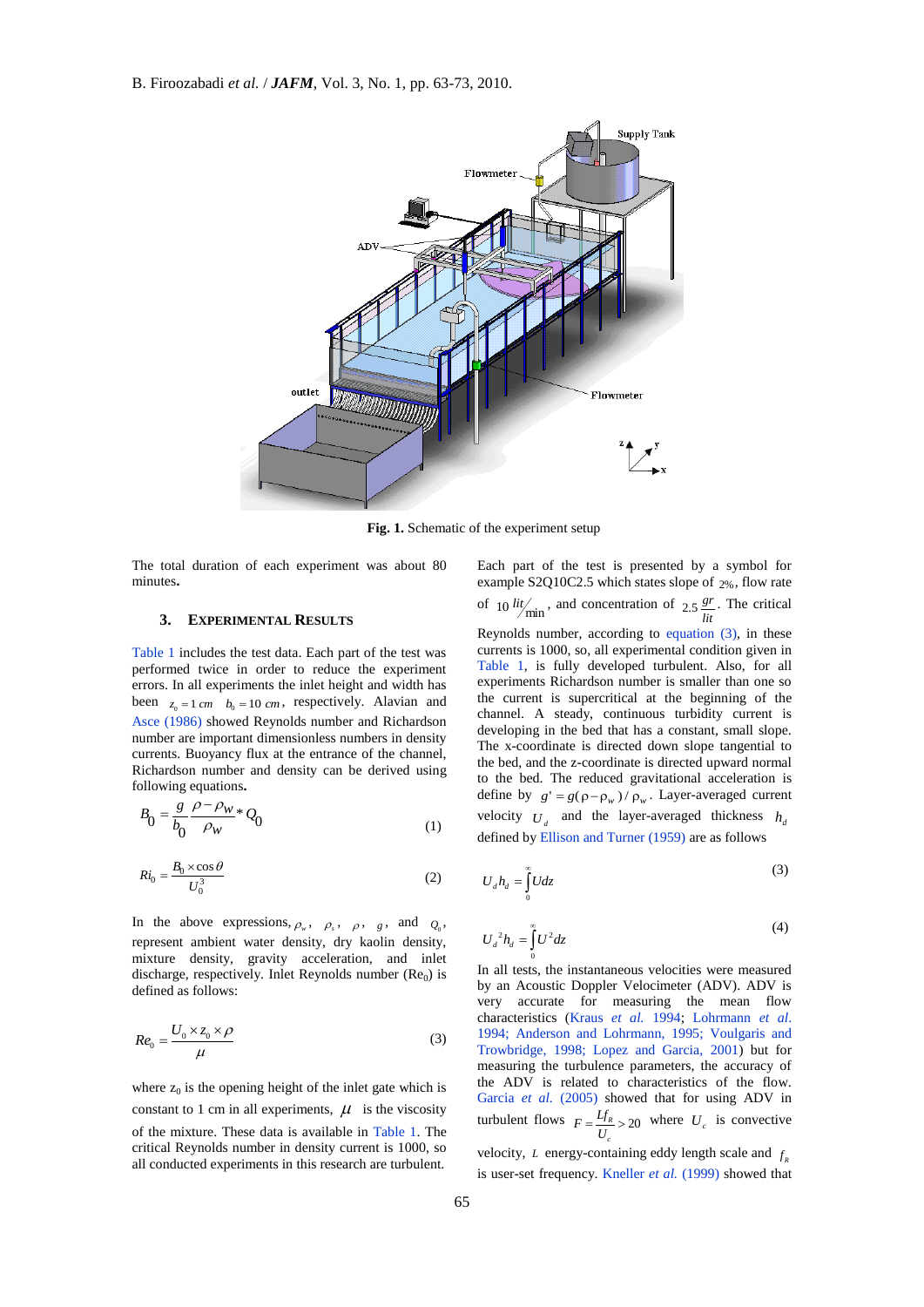the energy-containing eddy length scale, *L* approximately equals the thickness of the dense layer. Consequently, in our experiments,  $L$  is about 30cm.  $f_R$ 

is set at 25Hz. For  $F = \frac{Lf_R}{r} > 20$ *c*  $F = \frac{Lf_R}{U_c} > 20$ , convective velocity 34cm/s. Also, Lohrmann *et al.* (1994) showed that the error in measuring the Reynolds stress with ADV is about  $\pm 0.25$  in comparison to LDV's results.

which is about velocity of the dense layer should be

| Run       | $\overline{U}_0$<br>(cm/s) | $\boldsymbol{C}_0$<br>(gr/lit) | $S\,\%$        | $B_0$<br>$\left(\frac{cm^3}{s^3}\right)$ | $Ri_0$    | $Re_0$ | $T_{in}$<br>$({}^0C)$ | $T_{\it Fluid}$<br>$({}^0C)$ |
|-----------|----------------------------|--------------------------------|----------------|------------------------------------------|-----------|--------|-----------------------|------------------------------|
| S2Q10C2.5 | 16.7                       | 2.5                            | $\overline{c}$ | 41                                       | 0.008     | 1667   | 21                    | 21                           |
| S2Q10C5.0 | 16.7                       | 5                              | $\overline{2}$ | 82                                       | 0.018     | 1667   | 21.5                  | 21.5                         |
| S2Q10C7.5 | 16.7                       | 7.5                            | $\overline{2}$ | 123                                      | 0.027     | 1667   | 21                    | 21                           |
| S2Q15C2.5 | 25.0                       | 2.5                            | $\overline{c}$ | 61                                       | 0.004     | 2500   | 21                    | 21                           |
| S2Q15C5.0 | 25.0                       | 5.0                            | $\overline{c}$ | 123                                      | 0.008     | 2500   | 21                    | 21                           |
| S2Q15C7.5 | 25.0                       | 7.5                            | $\overline{c}$ | 184                                      | 0.012     | 2500   | 21                    | 21                           |
| S2Q20C2.5 | 33.3                       | 2.5                            | 2              | 82                                       | 0.002     | 3333   | 21                    | 21                           |
| S2Q20C5.0 | 33.3                       | 5.0                            | $\overline{c}$ | 184                                      | 0.004     | 3333   | 21                    | 21                           |
| S2Q20C7.5 | 33.3                       | 7.5                            | 2              | 245                                      | 0.007     | 3333   | 20.5                  | 20.5                         |
| S3Q10C2.5 | 16.7                       | 2.5                            | 3              | 41                                       | 0.008     | 1667   | 21                    | 21                           |
| S3Q10C5.0 | 16.7                       | 5.0                            | 3              | 82                                       | 0.018     | 1667   | 21                    | 21                           |
| S3Q10C7.5 | 16.7                       | 7.5                            | 3              | 123                                      | 0.027     | 1667   | 21                    | 21                           |
| S3Q15C2.5 | 25.0                       | 2.5                            | 3              | 61                                       | 0.004     | 2500   | 21                    | 21                           |
| S3Q15C5.0 | 25.0                       | 5.0                            | 3              | 123                                      | $0.008\,$ | 2500   | 21                    | 21                           |
| S3Q15C7.5 | 25.0                       | 7.5                            | 3              | 184                                      | 0.012     | 2500   | 21                    | 21                           |
| S3Q20C2.5 | 33.3                       | 2.5                            | 3              | 82                                       | 0.002     | 3333   | 21                    | 21                           |
| S3Q20C5.0 | 33.3                       | 5.0                            | 3              | 184                                      | 0.004     | 3333   | 21                    | 21                           |
| S3Q20C7.5 | 33.3                       | 7.5                            | 3              | 245                                      | 0.007     | 3333   | 21                    | $21\,$                       |

**Table 1** Inlet conditions for turbidity current experiments

Volgaris and Trwobridge (1998) studied the performance of ADV in turbulent flows. They explained that the ADV is an excellent sensor for obtaining direct covariance measurements of turbulent Reynolds shear stress and the noise levels associated with three acoustic paths are sufficiently equal. Thompson *et al.* (2003) showed that the results of the ADV and LDV for the stresses near the bed have good coherence. So, using ADV is appropriate for turbulence measurements.

# **4. DISCUSSION AND ANALYSIS OF EXPERIMENTAL RESULTS**

Let we define the parameter of turbulence in this research. The instantaneous value for example for the horizontal component of velocity be  $U = U + u$  where *U ,u* is turbulent mean value and a turbulent fluctuation, respectively, Similarly for vertical and lateral component of velocity and particle concentration. The root mean square value of a turbulent fluctuation for example for longitudinal

direction be given by  $u'$  and the turbulence flux covariance terms instance for vertical transport of horizontal momentum be given by *uw* .

smaller than 37cm/s. For all present cases, the maximum velocity of the turbidity layer is smaller than

Profiles of velocity, concentration, turbulent kinetic energy and Reynolds stress for different concentrations and different discharges are shown in Figs. 2, 3 and 4, respectively.

The shape of the velocity profile is governed by the differing and interfering effects of the rigid body and upper diffuse boundaries and can be approximated with the law of the wall up to the velocity maximum and a cumulative Gaussian distribution from the velocity maximum to the ambient interface.

In all experiments concentration profile smoothly increases moving toward the bottom and reaches the maximum value near the bed. These concentration profiles are seen when concentration is low or in saline density currents (Kneller and Buckee, 2001). At constant inlet concentration, when discharge rate increases, the concentration of dense layer increases. This shows that in higher discharges, lower amounts of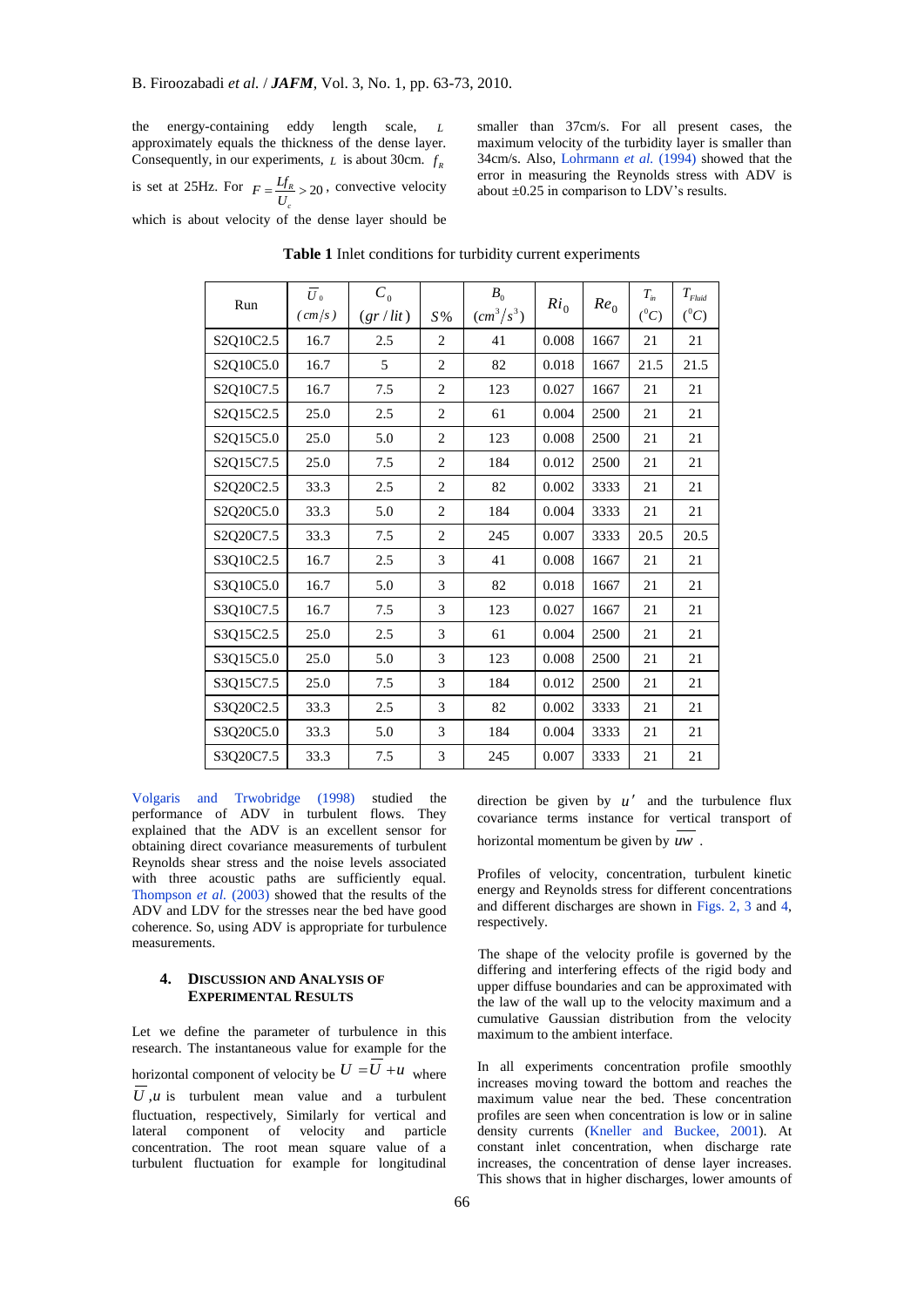kaolin deposit. As profile of turbulent kinetic energy shows this result is understandable because when the turbulent kinetic energy increases it means that the dense layer is more turbulent and more kaolin particles are suspended in the flow. Increase in the concentration has the opposite effect on the turbulent kinetic energy. All profiles of the turbulent kinetic energy show minima around the maximum velocity which almost is almost compatible with the level of minimum shear stress. Maximum turbulent kinetic energy occurs both near the bed and between the  $z_{U_{\text{max}}}$  and the  $z_{V_2}$  which is about  $\frac{z}{h} = 0.6$ . The Reynolds stress is positive in

heights below the  $z_{U_{\text{max}}}$ , reaches zero over this location, and is negative in the upper layer of the dense layer. Negative values of Reynolds stress is a sign of mixing of fresh water into the current.

Figure 5 shows the velocity distribution for turbidity currents near the wall. The log-law is compatible with experimental values for this current. In these currents, we need to know the von Karman constant  $K$  and the integral constant *A*. The most reliable data shows that  $\kappa = 1/2.42$  and  $A = 1.52$ .

$$
U^+ = \ln(z^+) / \kappa + A \tag{5}
$$

Figure 6 shows a comparison between the data for  $u'/U^*$ ,  $v'/U^*$ ,  $w'/U^*$  plotted against  $z^+$ in the near wall region. High  $u'/U^*$ ,  $v'/U^*$ ,  $w'/U^*$  occurred close to the bed in all experiment. Fluctuations of the longitudinal velocity in x=0.5, 1.5 m is about 30%-50% of the mean velocity. In  $x=2.5$  to 5.5 m the portion of  $u'$ ,  $v'$  and  $w'$  in turbulent kinetic energy is  $44\%, 39\%$  and  $17\%$ . Moving away from the inlet section, fluctuations are reduced because of the viscosity and spreading in y direction. Consequently  $u'$  in  $x=2.5$ , 3.5 m, is about 20%-30% and in x=4.5, 5.5 m is about 10%-20% of the mean velocity. In all stations  $(except x=0.5,1.5m)$  $u' \approx v' \neq w'$ .

In stations  $x = 0.5, 1.5m$   $\frac{v'}{u'} \approx 0.7$ ,  $\frac{w'}{u'} \approx 0.5$  $\frac{v'}{t} \approx 0.7$ ,  $\frac{w'}{u'} \approx 0.5$  and in other

stations  $x > 1.5m$ ,  $\frac{v}{u} \approx 0.9$ ,  $\frac{w}{u} \approx 0.4$ . At the inlet section,

the turbulence intensity has the highest level and in all directions turbulence is not isotropic because of the inlet effects and hydraulic jump. In  $x > 3.5$ m results show that  $u' \approx v' \approx 1.5U^*$  and and  $w \approx 0.4U^*$ . When discharge increases, the turbulence length scale reduces. As a result turbulence intensity increases. Figures 7 and 8 show that when the discharge increases or concentration increases, the longitude turbulent intensity increases. At the inlet, longitude turbulence intensity has the highest level and in all directions turbulence is anisotropic because of the inlet effects and hydraulic jump. Figure 9 shows the effect of change in the bed slope on the turbulence intensity. There is no visible difference in the normalized turbulence intensity as the bed slope changes.

The vertical distribution of gradient Richardson shows the stable and unstable regions of the stratified flows. This profile is shown in Fig. 10 for supercritical and subcritical flow along the x direction.

The mean of  $R_i$  over the maximum velocity in x=0.5m (supercritical region) is about 0.11-0.32 in subcritical region (x>0.5m) is larger than 1.

$$
Ri_s = \frac{-g\left(\frac{d\rho}{dz}\right)}{\rho_0 \left(\frac{dU}{dz}\right)^2}
$$
 (6)

#### **5. INSTRUMENTAL UNCERTAINTY**

The mean value of a fluctuating velocity will vary with each realization. The size of this variation can be estimated as a function of the amplitude and the spectrum of the fluctuations and the duration over which the average is taken. If each individual estimate is independent and unbiased, then the standard deviation of the mean velocity is related to standard deviation of the individual estimates according to following equation:

$$
\sigma\left(\left|U\right|\right)=\sigma\left(U\right)/n^{0.5} \tag{7}
$$

where  $\sigma(|U|)$  is the standard deviation of the estimates of mean velocity  $|U|$ ,  $\sigma(U)$  is the standard deviation of individual velocity estimates and *n* is the number of individual estimates used to obtain the mean.

Figure 11 shows an example of spectral analysis of one of our experiments data. The run was chosen for its particularly high noise level to illustrate the parts of the spectrum. The spectrum is a log-log plot, created by log averaging. One consequence is that the spectrum tends to be smoother at high frequencies than at low frequencies because the higher frequencies are averages of more data points. Turbulent spectra can be identified by an inertial region, which falls with a *-5/3* slope (in log-log graphs). The inertial region is visible when it overcomes the Velocimeter's noise floor. Instrumental noise in Velocimeters is white; it has a constant level independent of frequency. Given the noise level and the sample rate, one can compute the short-term uncertainty using the equation

$$
\sigma\left(U\right) = \left(F_s S_n / 2\right)^{0.5} \tag{8}
$$

where  $F_s$  is the sample rate of frequency.  $S_n$  is the noise spectrum.

Where  $F_s$  is the sample rate of frequency,  $S_n$  is the noise spectrum., noise level In Fig. 11, is  $0.001$  ( $m/s$ )<sup>2</sup>/Hz and a sample rate in this noise level is 5 Hz,. According to the equation (8), we would predict an uncertainty. So, the short term uncertainty is *0.05 m/s*. the standard deviation of the mean velocity, according to the equation (7), is *0.008 m/s.*

Figure 12a presents mean velocities as a function of sample rate. Each mean value was an average of observed velocity over the *40-s* duration of the run. The means and standard deviations plotted in Fig. 12 were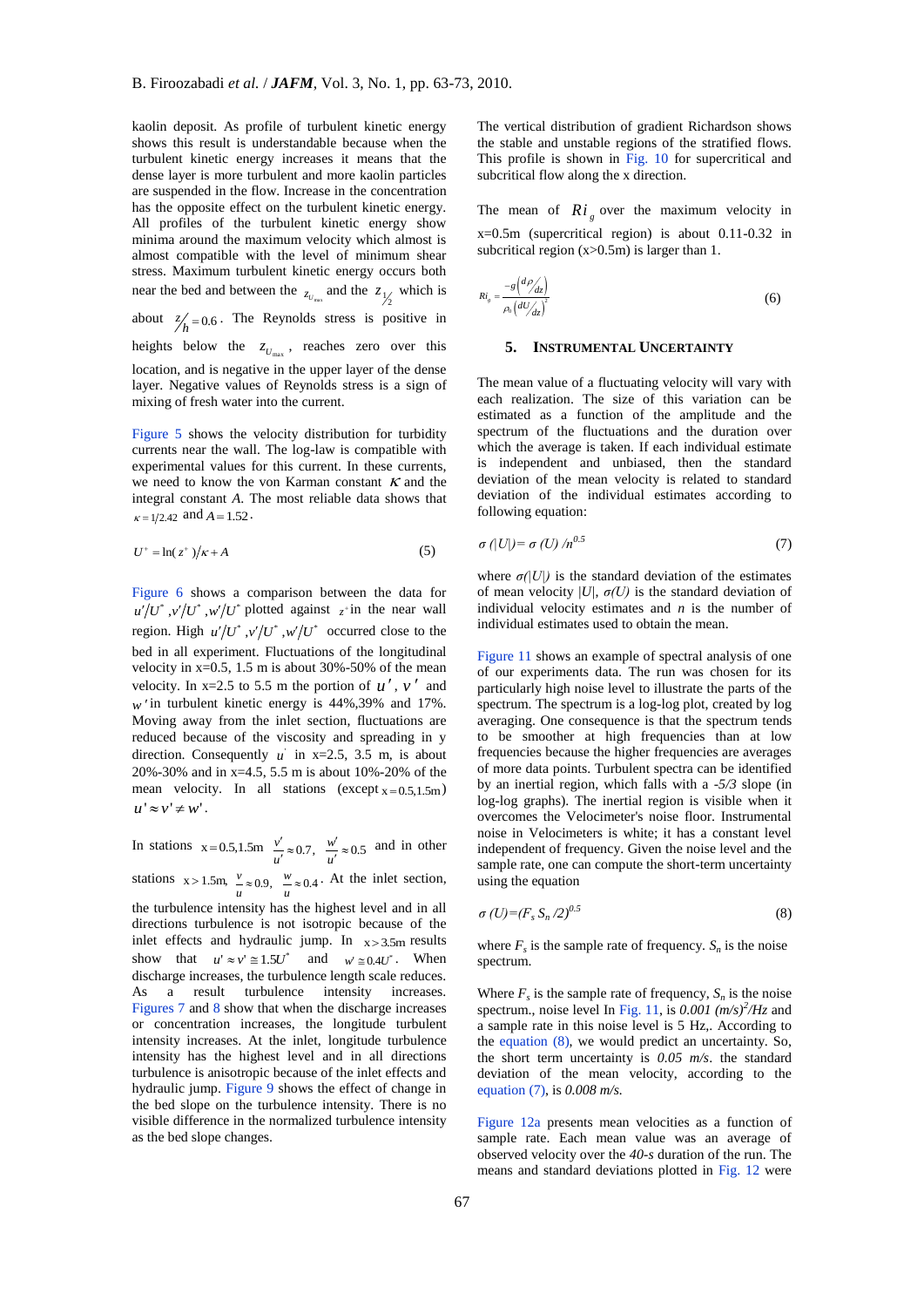computed using all available runs and all available sample volumes at each given sample rate. The solid black line was the average of all the mean velocities. The dashed black lines represent error bounds based on the predicted uncertainty of the mean velocities. Figure 12b shows how mean velocity varies with sample volume. The only large deviations from the means occur with 3 mm sample volume at sample rates of 25 Hz.

Figure 13a shows how standard deviation varies with sample rate. Standard deviation should increase with sample rate. The amount of increase depends on the spectrum. Figure 13b shows how standard deviations vary with sample volume. The standard deviation is relatively constant for all sample volumes and sample rates except the smallest sample volume (3 mm) and the fastest sample rate (25 Hz).

In general, 3 mm sample volume produces a substantially higher noise level, but the added noise is insignificant at sample rates of 1 and 5 Hz. The higher noise level may also fall below the turbulent spectra when sampled at 25 Hz. But, 9 mm sample volume produces insignificant noise at higher sample rate in this instrument, i.e. 25Hz. So, we could use the maximum sample rate when we set the sample volume in 9 mm.

## **6. CONCLUSION**

The three-dimensional Acoustic-Doppler Velocimeter (ADV) was used to measure the instantaneous velocity and characteristics of the turbulent flow. The series of experiment were conducted in a three-dimensional channel for different discharge flows, concentrations, and bed slopes. Results are expressed for all flow rates, slopes and concentrations as the distribution of turbulence energy, Reynolds stress and the turbulent intensity. All profiles of turbulent kinetic energy show minima around the maximum velocity which almost is compatible with the level of minimum shear stress. Maximum turbulent kinetic energy occurs both near the bed and between the  $z_{U_{\text{max}}}$  and the  $z_{1/2}$  where the large eddies are generated, in this study, this point is about

 $z'_{h} = 0.6$  Also increased discharge will result in increased turbulence kinetic energy. It should be mentioned that increased concentration will result in decreased turbulent kinetic energy which may be because of the increase in damping due to the viscous force. Reynolds stress is positive in heights below the  $z_{U_{\text{max}}}$  and it reaches to the zero over this location and it

has negative amounts in the upper layer of the dense layer. The second constant of log-law is not compatible with experimental values for this current. All three component of the turbulence intensity are decreased gradually as  $z^+$  increases. In  $x > 3.5m$  results show that  $u' \approx v' \approx 1.5U^*$  and  $w' \approx 0.4U^*$ . There is no visible difference in the normalized turbulence intensity as the bed slope changes. The amounts of  $Ri_g$  is about 0.11-0.32 in the supercritical region  $(x=0.5m)$ , which reveals that the outer region of the current is unstable.

## **ACKNOWLEDGMENTS**

The authors gratefully acknowledge the Center of Excellence in Energy Conversion, School of Mechanical Engineering, and Research deputy of Sharif University of Technology who supported these experiments.

### **REFERENCES**

- Alavian, V. and A.M. Asce (1986). Behavior of density currents on an incline. *J. Hydrol. Eng.* 112, 27–42.
- Anderson, S. and A. Lohrmann (1995). Open Water Test of the SonTek Acoustic Doppler Velocimeter. *Proc. IEEE Fifth Work. Conf on Curr. Measurements*, 188-92.
- Best, J.L., A.D. Kirkbride and J. Peakall (2001). Mean Flow and Turbulence Structure in Sediment-Laden Gravity Currents: New Insights Using Ultrasonic Doppler Velocity Profiling. *Spec. Publs. int. Ass. Sediment* 31, 159-172.
- Buckee, C., B. Kneller and J. Peakall (2001). Turbulence Structure in Steady, Solute-Driven Gavity Currents, Sediment transport and deposition by particulate gravity currents. *Spec. Publs. int. Ass. Sediment* 31, 173-189.
- Britter, R.E. and P.F. Linden (1980). The motion of the front of a gravity current travelling. down an incline. *J. Fluid Mech.* 99, 531-543.
- Britter, R.E. and J.E. Simpson (1978). Experiments on the dynamics of a gravity current head. *J. Fluid Mech.* 88 (2), 223-240.
- Edwards, D.E., M.R. Leeder, J.L. Best and H.M. Pantin (1994). An experimental study of reflected density currents and the interpretation of certain turbidites. *Sedimentology* 41, 437-461.
- Elder, R.A. and W.P. Wunderlich (1972). Inflow density, currents in reservoirs. *Proceedings of International Symposium on Stratified Flows*, ASCE, 221-236.
- Ellison, T.H. and J.S. Turner (1959). Turbulent Entrainments in Stratified Flows. *J. Fluid Mech.* 6, 423-448.
- Garcia, C.M., M.I. Cantero, Y. Nino and M.H. Garcia (2005). Turbulence Measurements with Acoustic Doppler Velocimeters. *J. Hydraulic Eng.*, ASCE 131, 1062–1073.
- Garcia, M.H. (1994). Depositional Turbidity Currents Laden with Poorly Sorted Sediment. *J. Hydraulic Eng.,* ASCE 120, 1240-1263.
- Hebbert, B., J. Patterson, I. Loh and J. Imberger (1979). Collie River. underflow into the Wellington reservoir. *J. Hydraulic Div.*, ASCE 105(5), 533- 545.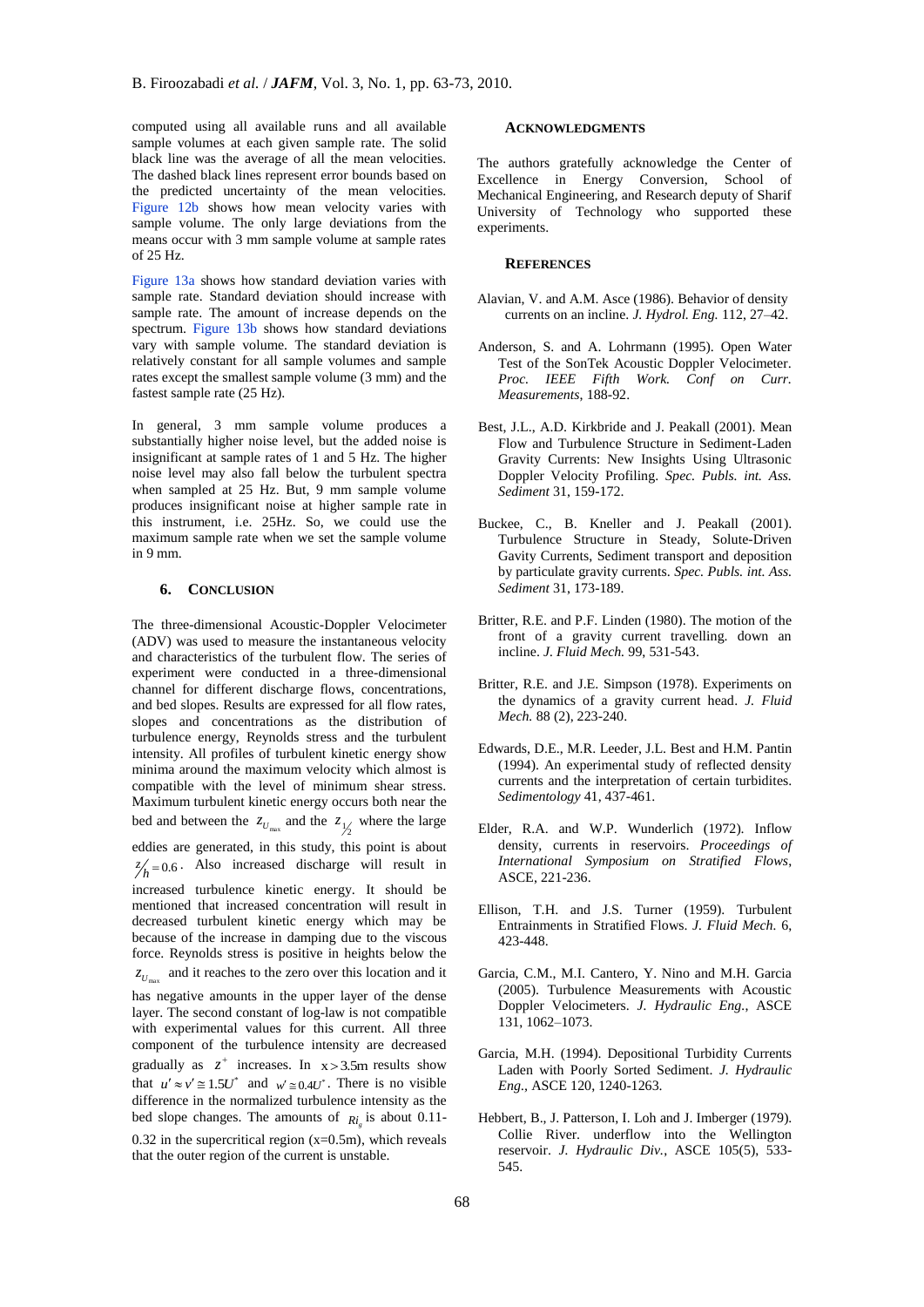- Kneller, B.C., S.J. Bennett and W.D. McCaffrey (1999). Velocity Structure, Turbulence and Fluid Stresses in Experimental Gravity Currents. *J. Geophys. Res.* 104 (C3), 5381-5391.
- Kneller, B.C., S.J. Bennett and W.D. McCaffrey (1997). Velocity and turbulence structure of gravity currents and internal solitary waves: potential sediment transport and the formation of wave ripples in deepwater. *Sedimentary Geology* 112, 235-250.
- Kraus, N.C., A. Lohrmann and R. Cabrera (1994). New Acoustic Meter for Measuring 3D Laboratory Flows. *J. Hydraulic Eng.* 120, 406–412.
- Lohrmann, A., R. Cabrera and N.C. Kraus (1994). Acoustic-Doppler Velocimeter (ADV) for laboratory use. *Fundamentals and advancements in hydraulic measurements and experimentation Proceedings*, Hydraulic Division, ASCE, 351–365.
- Lopez, F. and M.H. García (2001). Open-Channel Flow Through Simulated Vegetation: Mean Flow and Turbulence Modeling. *Journal of Hydraulic Engineering* 127(5), 392-402.
- Pantin, H.M. and M.R. Leeder (1987). Reverse Flow in Turbidity Currents: the Role of Internal Solitons. *Sedimentology* 34(6), 1143-1155.
- Simpson, J.E. and R.E. Britter (1979). The Dynamics of the Head of a Gravity Current Advancing over a Horizontal Surface. *J. Fluid Mech.* 94, 477–495.
- Thompson, C.E.L., C.L. Amos, T.E.R. Jones and J. Chaplin (2003). The manifestation of fluidtransmitted bed shear stress in a smooth annular flume: a comparison of methods. *Journal of Coastal Research* 19, 1094-1103.
- Voulgaris, G. and J.H. Trowbridge (1998). Evaluation of the Acoustic-Doppler Velocimeter (ADV) for Turbulence Measurements. *J. Atmos. Oceanic Technology* 15, 272–289.



**Fig. 2.** Velocity, Concentration, turbulent kinetic energy and Reynolds stress profiles in Slope=2% and Concentration =2.5g/lit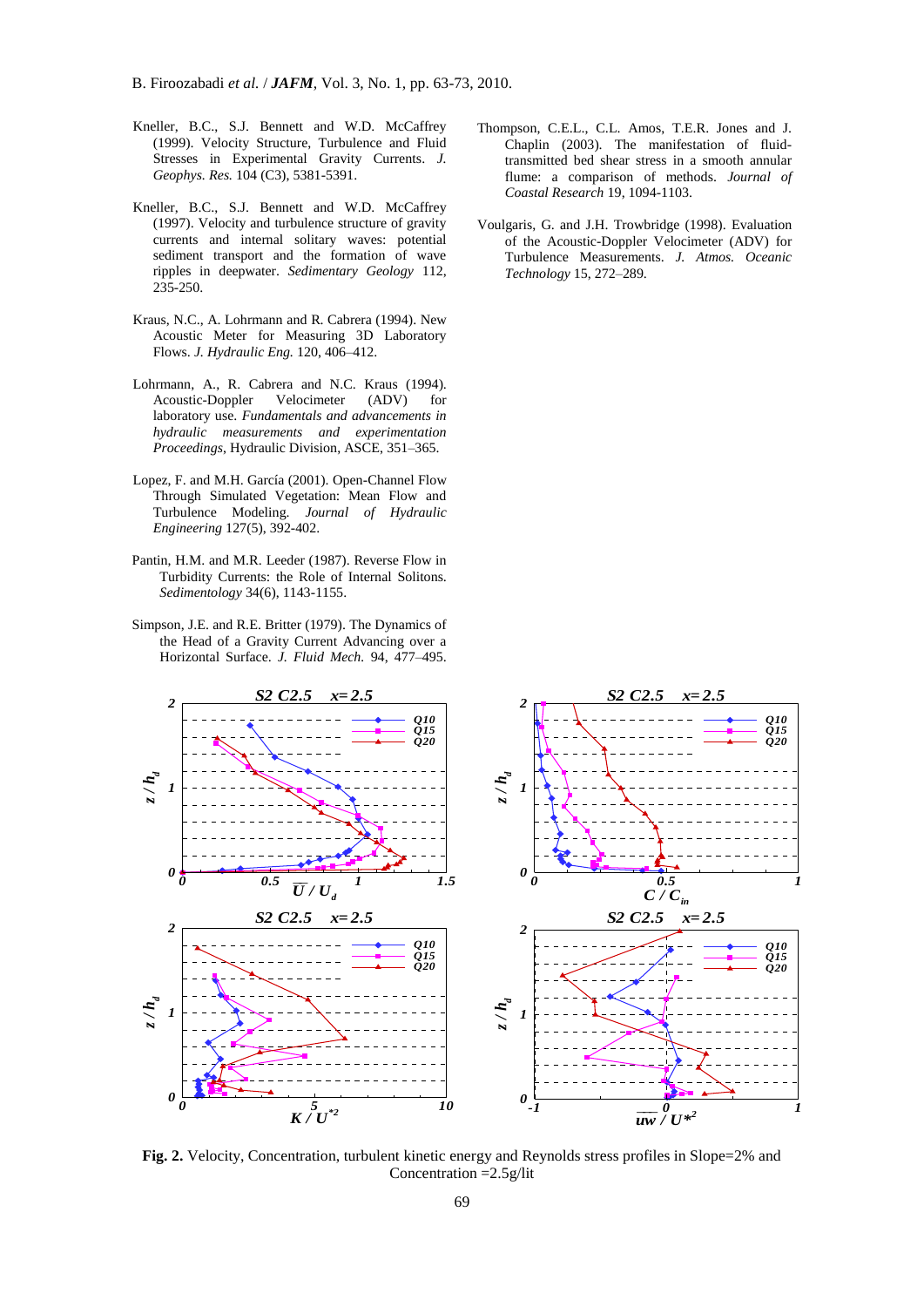

**Fig. 3.** Velocity, Concentration, turbulent kinetic energy and Reynolds stress profiles in Slope=2% and Concentration  $=$  5.0 g/lit



Fig. 4. Velocity, concentration, turbulent kinetic energy and Reynolds stress profiles in Slope=2% and Concentration =7.5g/lit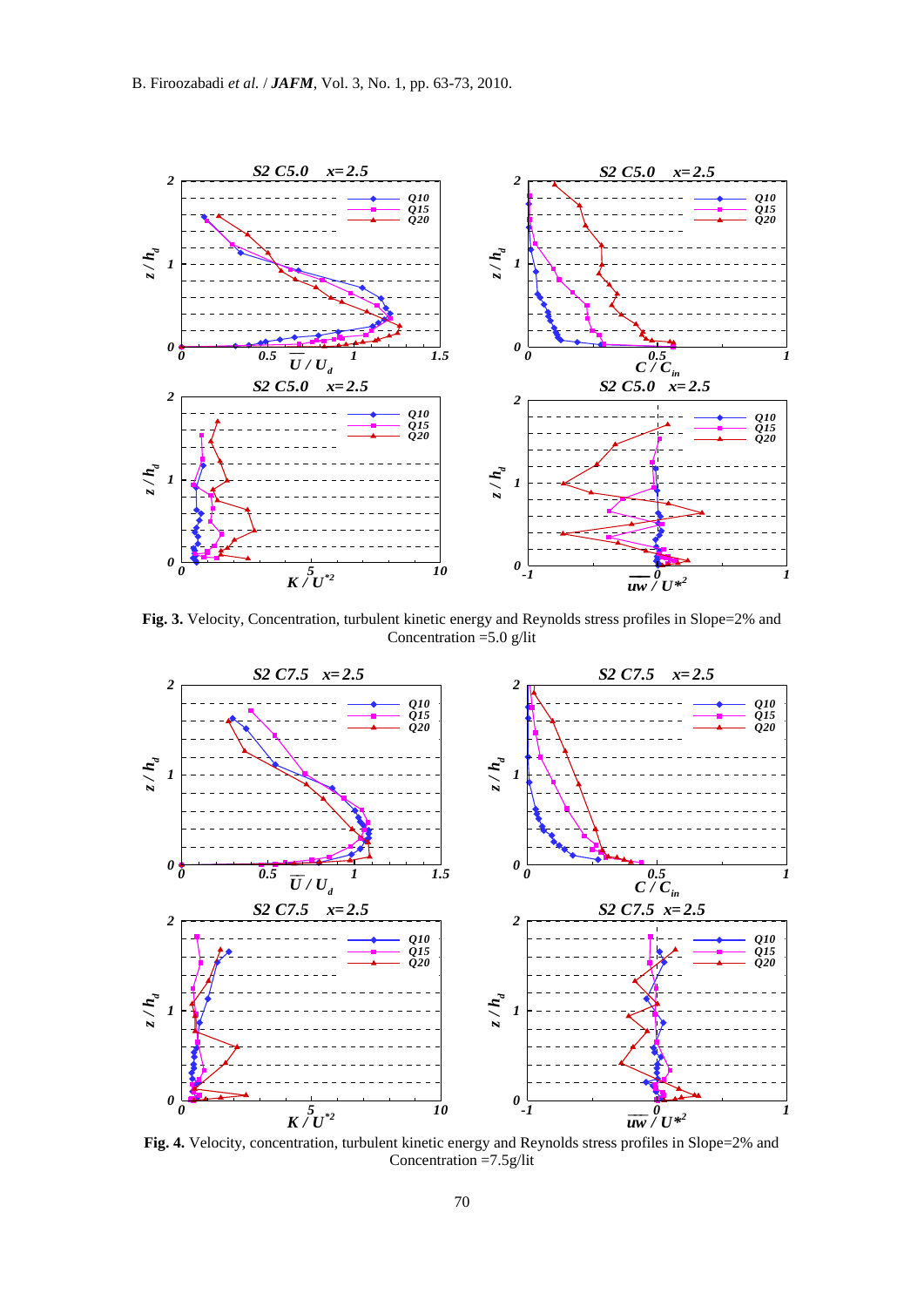

**Fig. 5.** Log-law plots of mean velocity for turbidity current



**Fig. 6.** Effect of distance from inlet section on turbulence intensity



**Fig. 7.** Effect of discharge on turbulence intensity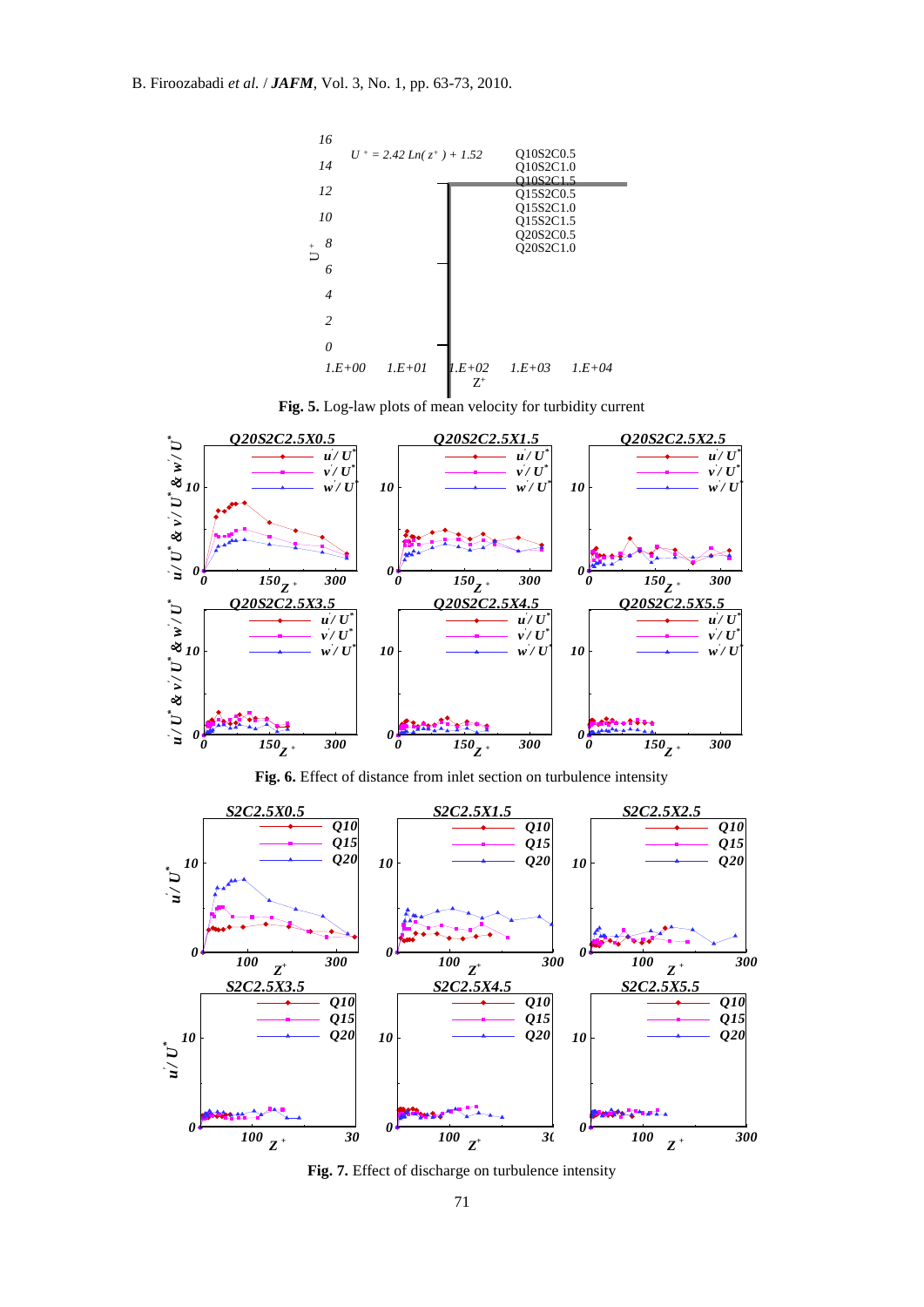

**Fig. 8.** Effect of concentration on turbulence intensity



**Fig. 9.** Effect of slope on turbulence intensity